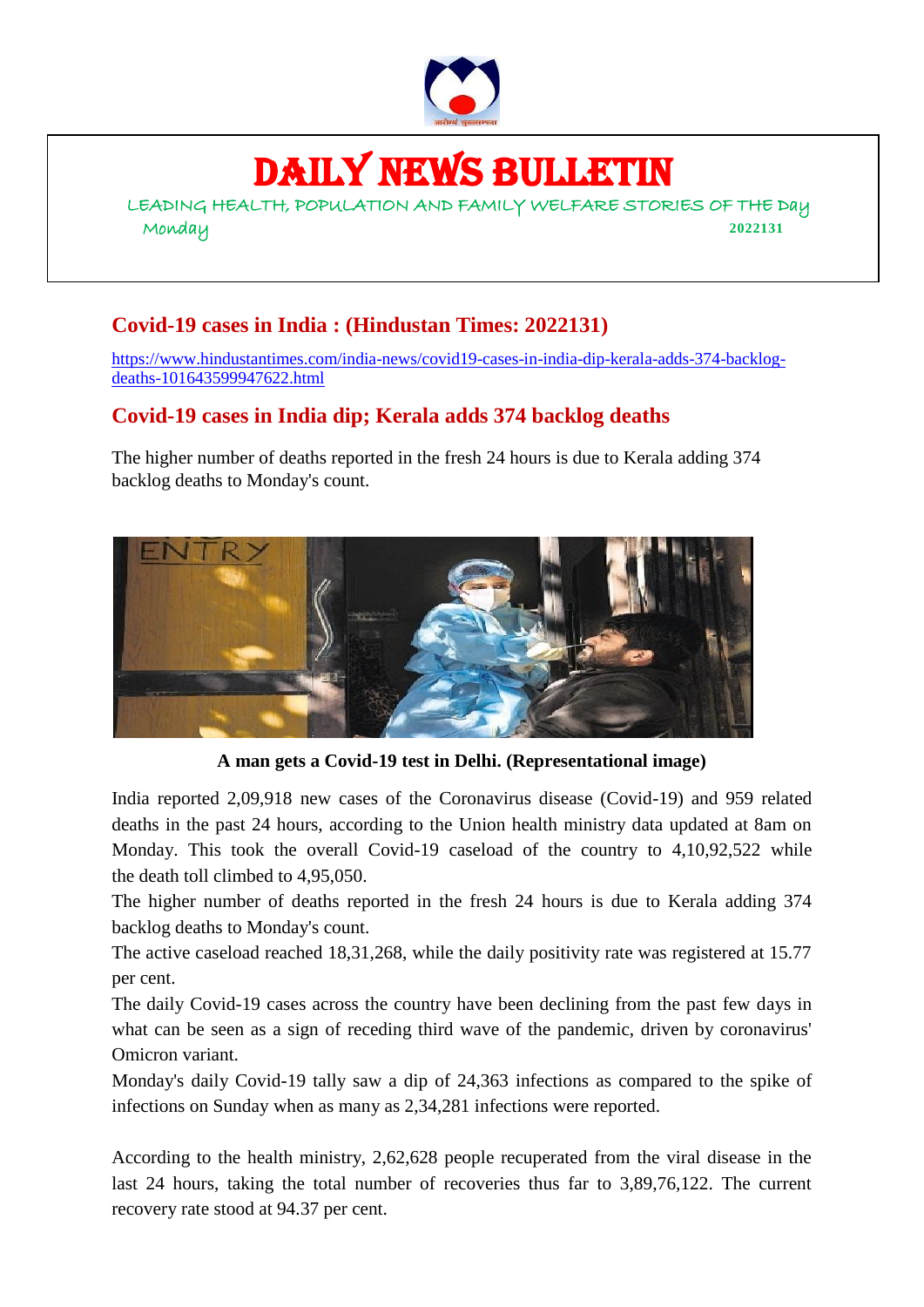Under the ongoing coronavirus vaccine drive across the country, as many as 166.03 crore vaccine doses have been administered so far, according to the government data.

India surpassed the one-crore mark in the number of cases on December 19, 2020, and two crore on May 4 and three crore on June 23 last year.

### **India fighting Covid-19: (Hindustan Times: 2022131)**

[https://www.hindustantimes.com/india-news/india-fighting-covid-19-third-wave-with-great-success](https://www.hindustantimes.com/india-news/india-fighting-covid-19-third-wave-with-great-success-pm-101643569043878.html)[pm-101643569043878.html](https://www.hindustantimes.com/india-news/india-fighting-covid-19-third-wave-with-great-success-pm-101643569043878.html)

### **India fighting Covid-19 third wave with great success: PM**

The Prime Minister said that more than one crore children have sent him their 'mann ki baat' not just from across the country but also from abroad as a part of the ongoing Azadi ka Amrut Mahotsava celebration.



Narendra Modi (HT Photo)

New Delhi: India is fighting the pandemic's third wave with "great success," with around 4.5 crore children receiving their first dose of Covid-19 vaccine and one crore people being administered a third precautionary dose within a few weeks, Prime Minister Narendra Modi said in his monthly radio broadcast on Sunday.

"India is fighting with great success the new wave of corona. It is also a matter of pride that till now about four and a half crore children have been administered the (first) dose of corona vaccine," the Prime Minister said. "This means that about 60% of youth in the age group of 15 to 18 years have got their vaccines within three to four weeks. This will not only protect our youth but will also help them to continue with their studies."

"Another good thing is that within 20 days, one crore people have taken the precautionary dose as well. This trust of our countrymen on the indigenous vaccine is our great strength," Modi said in the 85th episode of his Mann ki Baat programme.

The decline in the rate of increase in fresh Covid-19 cases is a "very positive sign," he said. "People should be safe, the pace of economic activities of the country should be maintained — this is the wish of every countryman."

The Prime Minister spoke about the death anniversary of Mahatma Gandhi observed on January 30, and said the day reminds everyone about the teachings of the Father of the Nation. He also referred to the installation of a digital statue of Netaji Subhash Chandra Bose at India Gate.

He also talked about the merging of the Amar Jawan Jyoti at India Gate and the flame at the nearby National War Memorial. "There were tears in the eyes of many countrymen and martyr families on this emotional occasion," he said. Modi urged people to visit the memorial with their families whenever they get an opportunity.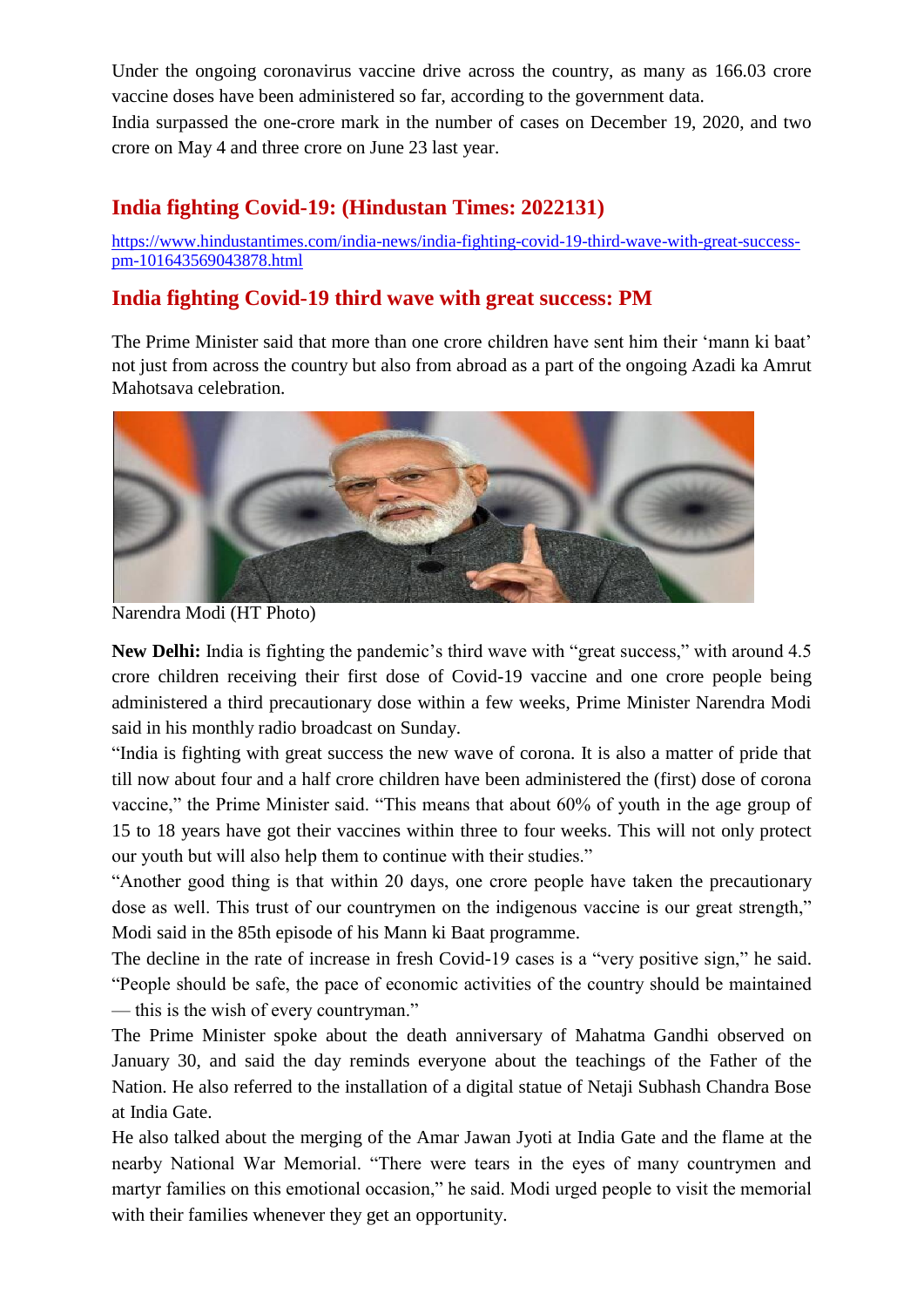Modi also talked about the "unsung heroes who have done extraordinary deeds in ordinary circumstances" who received the prestigious Padma awards this year. He asked countrymen to discuss the recipients of the Pradhan Mantri Rashtriya Baal Puraskar at their homes.

"These awards are given to the children who have rendered courageous and inspirational work at a young age. We all must highlight about these children in our homes. Our children will also get inspiration from this and the enthusiasm to bring glory to the country will be awakened in them," he said.

The Prime Minister said that more than one crore children have sent him their 'mann ki baat' not just from across the country but also from abroad as a part of the ongoing Azadi ka Amrut Mahotsava celebration on the occasion of India's 75th year of Independence.

While discussing a postcard from a girl named Navya from Uttar Pradesh, who had said she wants to see an India free of corruption by 2047, Modi said that corruption is like a "termite" that makes the country hollow.

"Why wait for 2047 to get rid of it? All of us countrymen, today's youth have to do this work together, as soon as possible, and for this it is very important that we give priority to our duties. Where duty is felt, duty is paramount, corruption cannot even think of entering there." the Prime Minister said.

Modi also discussed the role of leaders including Madan Mohan Malviya, Mahatma Gandhi, Sardar Patel and Rabindranath Tagore in the field of education.

Modi also mentioned the recently deceased tigress known as Collarwali, who died at the Pench Tiger Reserve in Madhya Pradesh earlier this month after birthing 29 cubs. He mentioned Virat, who made his 13th and final appearance at the Republic Day parade as the horse of the commandant of the elite President's Bodyguard.

### **75% of all adults fully vaccinated: (Hindustan Times: 2022131)**

[https://www.hindustantimes.com/india-news/75-of-all-adults-fully-vaccinated-against-covid19-](https://www.hindustantimes.com/india-news/75-of-all-adults-fully-vaccinated-against-covid19-101643567783229.html) [101643567783229.html](https://www.hindustantimes.com/india-news/75-of-all-adults-fully-vaccinated-against-covid19-101643567783229.html)

### **75% of all adults fully vaccinated against Covid-19**

Of the country's total adult population of 939 million; as many as 707 million are fully vaccinated, as per data from the government's Co-WIN portal.



75.29% of the country's total adult population have received two doses of a Covid-19 vaccine.

More than 75% of India's adult population has been fully vaccinated against Covid-19, the Union health ministry said on Sunday, as the country continues to expand its immunisation coverage in the face of growing challenges posed by the pandemic the world over.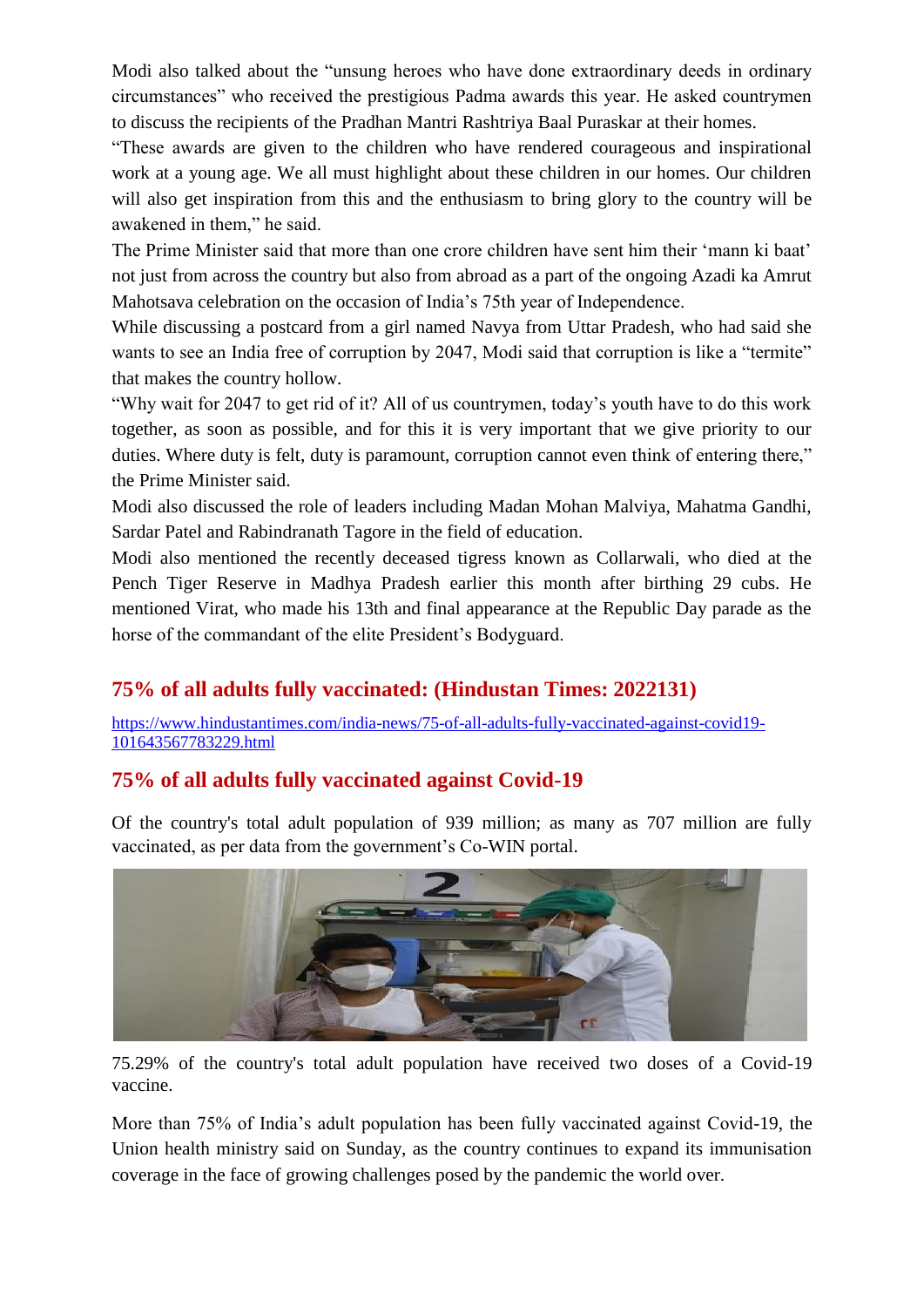The significant feat in the country's grand immunisation effort, one of the world's largest, comes amid a resurgence of infections driven by the highly transmissible Omicron variant of Sars-Cov-2, with the country currently going through the third Covid wave. However, deaths in the third wave have remained mere fractions of the previous waves – a factor that experts credited, at least in part, to the success of the vaccination campaign.

Prime Minister Narendra Modi congratulated India's citizens for the "momentous feat", posting on Twitter: "75 per cent of all adults are fully vaccinated. Congratulations to our fellow citizens for this momentous feat. Proud of all those who are making our vaccination drive a success."

"Co-operation of all; efforts of all, with this mantra India has met with the target of vaccinating 75% of its adult population with both the vaccine doses. We are continuously getting stronger in our fight against Covid-19. We have to adhere to all rules and ensure that we take the vaccine as soon as possible," health minister Mansukh Mandaviya tweeted in Hindi on Sunday.

With the administration of around 2.8 million shots on Sunday, India's cumulative Covid-19 vaccination coverage has touched around 1.66 billion doses, as per data from the government's Co-WIN portal. These doses have been administered to 939 million people, of which around 894 are above the age of 18 years. In the latter part, 707 million people are fully vaccinated while another 187 million people have received only one shot of the vaccine. When seen against India's estimated population of 940 million adults, this translates to 95% of all adults in the country having received at least one dose of the vaccine (75.1% fully vaccinated, and 19.9% partially). Furthermore, 46 million adolescents between the age of 15 and 18 years – constituting around 62% of this population group – have received a single jab, while another 10 million shots have been administered as a third "precautionary dose" to those considered most vulnerable to the disease.

"It is a great achievement that the percentage of population that has already been vaccinated in the country is more than the population of several countries in the world. This has been managed within a year and that too powered by two made in India vaccines," said VK Paul, member (health), Niti Aayog.

Experts also laud India's efforts to ensure citizens are quickly vaccinated against the viral disease. "Yes, it is a great milestone indeed; and will help in the country's fight ahead against Covid," said Dr Anurag Agrawal, director, Centre for Scientific and Industrial Research-Institute of Genomics and Integrative Biology.

Dr Agarwal has also been emphasising on how Omicron variant of Sars-Cov-2 was not mild; although less severe than delta. "Omicron isn't intrinsically mild, although significantly less severe than Delta. This is true for many viral diseases that we consider mild e.g. measles, which when first introduced to Native Americans without immunity, by Europeans who had immunity, led to devastating outbreaks. It is the high immunity that is making things better this time," he added.

Dr Gagandeep Kang, senior vaccine expert and faculty, Christian Medical College, Vellore (Tamil Nadu), also said, "Widest possible protection comes from hybrid immunity which people get from a past infection plus vaccines. Therefore, a majority of country's population getting fully vaccinated is good news."

Former director of Centre for Disease Control, Atlanta, in the United States, Dr Tom Frieden, echoed the benefits of hybrid immunity. "Despite pandemic fatigue and rough weeks ahead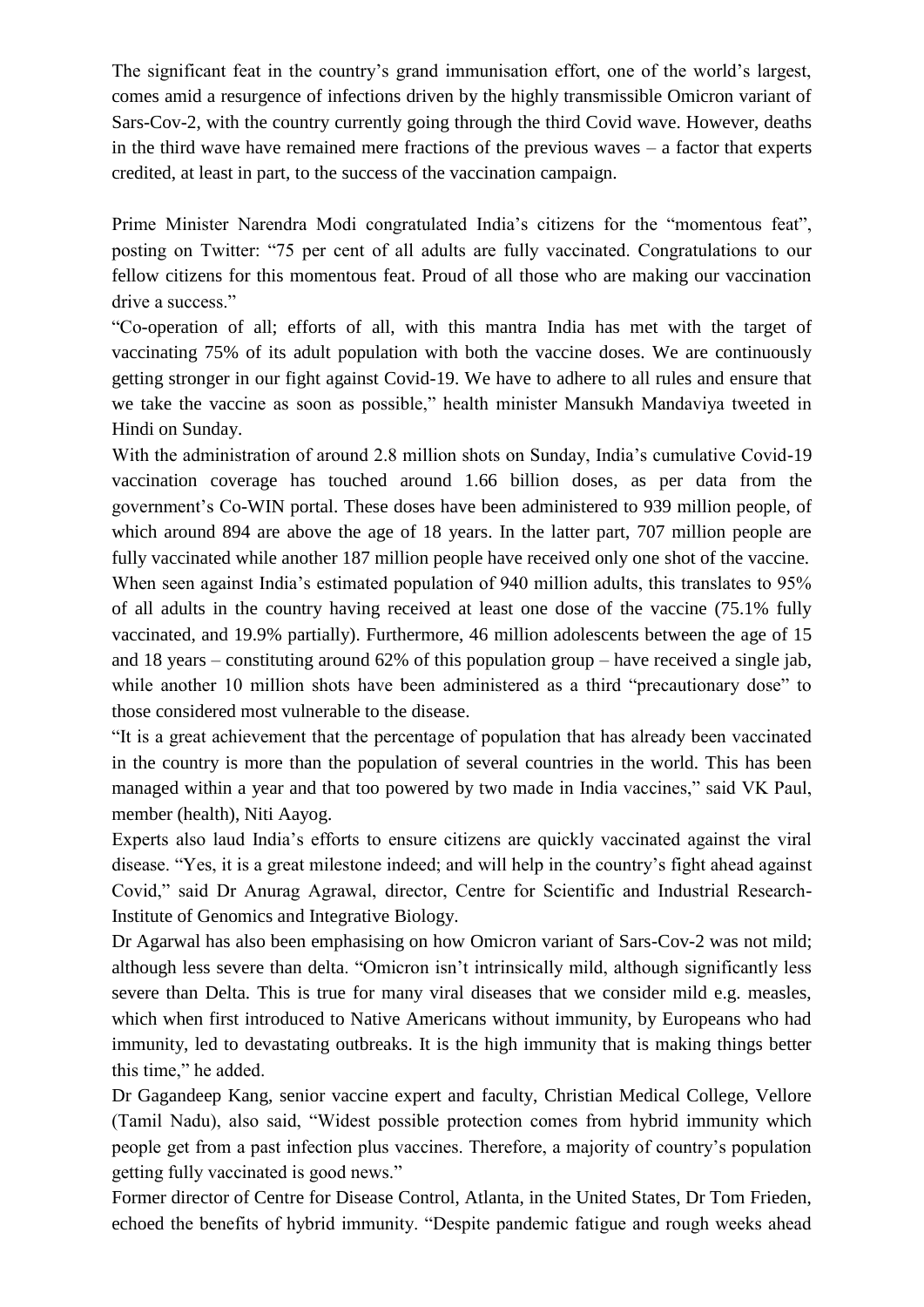as Omicron crests, we're better defended against Covid than ever. Vaccines and prior infection steadily strengthened our immune defences. We now have a wall of immunity, though we have lost far, far too many people to get here," he tweeted.

However, despite the progress, one of the concerns flagged by experts through the year of vaccinations has been India's patchy pace of administration. At times (particularly through September and October last year), the country was administering an average that soared to more than 10 million doses a day, but at other times (through May last year), it would drop to around 2 million doses a day. In the past week, for instance, daily doses have remained at an average of around 5.5 million shots a day.

The government has stressed that its focus is remains two-fold: first, to look for those eligible beneficiaries who have not yet received even a single shot and administer that as soon as possible, and second, to identify those who are overdue their second dose.

Senior health ministry officials said that state governments have been asked to conduct special drives as part of the "har ghar dastak" campaign, especially among those who were appearing hesitant to get shots. "This has helped in reaching out to those who, for some reason, were not able to physically access the vaccination centre, such as specially abled, old and seriously ill persons. It also helped generate awareness among a section of vaccine hesitant population," an official, who did not wish to be identified, said.

Experts also say that all eligible people must take the third dose as it will provide additional protection.

"Low incidence of severe disease with Omicron should not make us complacent for receiving third dose which gives us protection from infection and more so from severe disease. We all know that there is always a threat of new variants and it is expected that being fully vaccinated (with third dose) would protect us from them, too," said Dr GC Khilani, former head, pulmonary medicine department, New Delhi's All India Institute of Medical Sciences.

### **Covid-infected HIV patient : (Hindustan Times: 2022131)**

[https://www.hindustantimes.com/lifestyle/health/covidinfected-hiv-patient-developed-21-mutations](https://www.hindustantimes.com/lifestyle/health/covidinfected-hiv-patient-developed-21-mutations-shows-new-study-101643603674295.html)[shows-new-study-101643603674295.html](https://www.hindustantimes.com/lifestyle/health/covidinfected-hiv-patient-developed-21-mutations-shows-new-study-101643603674295.html)

#### **Covid-infected HIV patient developed 21 mutations, shows new study**

 The study adds to evidence that Covid-19 may mutate rapidly when harboured by immunosuppressed individuals, such as those not taking medication to treat HIV, and this may lead to the development of new variants.



Covid-infected HIV patient developed 21 mutations, shows new study(Pixabay)

A South African woman suffering from inadequately treated HIV, and who harboured Covid-19 for nine months saw the respiratory virus develop at least 21 mutations while in her body, according to a study.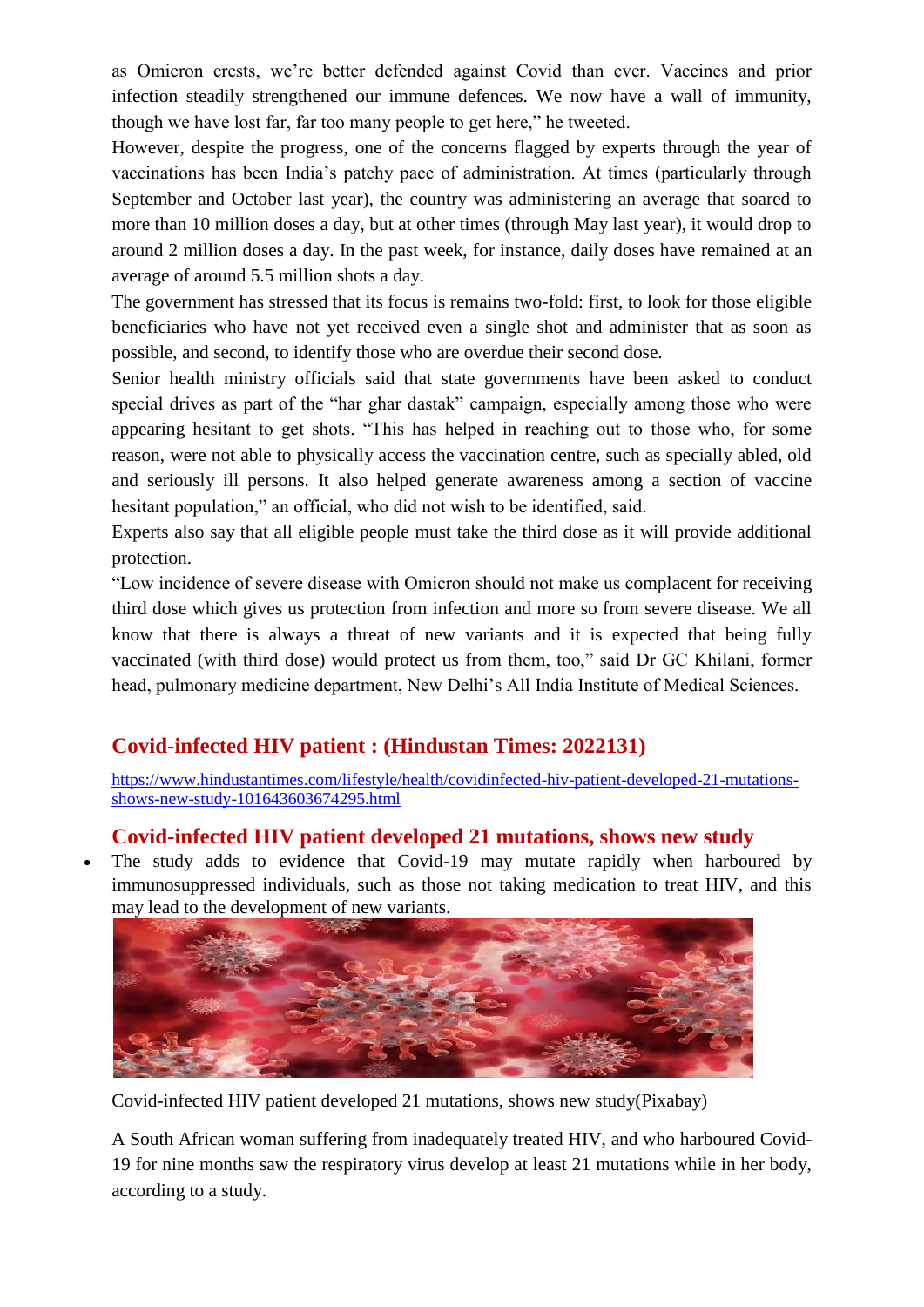Once the 22-year-old adhered to the anti-retroviral [medication used to treat HIV](https://www.hindustantimes.com/lifestyle/health/these-are-the-key-issues-affecting-hiv-patients-as-per-a-study-101641805277999.html) and her immune system strengthened she was able overcome the Covid-19 infection within six to nine weeks, the study, led by scientists from Stellenbosch and the University the University of KwaZulu-Natal showed. The research has not been peer reviewed.

The study adds to evidence that Covid-19 may mutate rapidly when harboured by [immunosuppressed individuals, such as those not taking medication to treat HIV,](https://www.hindustantimes.com/lifestyle/health/hiv-patients-are-at-higher-risk-of-cardiac-arrest-study-101639972076356.html) and this may lead to the development of new variants. The beta variant, which the patient in the study was infected with, was discovered in South Africa, as was omicron.

"This case, like others before, describes a potential pathway for the emergence of novel variants," the scientists said, stressing that it was still a hypothesis. "Our experience reinforces previous reports that effective anti retroviral treatment is the key to controlling such events."

South Africa has the world's [biggest HIV epidemic](https://www.hindustantimes.com/lifestyle/health/understanding-impact-of-shame-on-hiv-patients-may-improve-healthcare-study-101639223499930.html) with 8.2 million of its 60 million people infected with the virus, which weakens the immune system.

The coronavirus harboured by the patient in the study developed at least 10 mutations on the spike protein, which allows it to bind with cells, and 11 other mutations, the scientists said. Some of the changes were common to those seen in the omicron and lambda variants while some were consistent with mutations that allow the virus to evade antibodies.

### **Moderate exercise twice a week : (Hindustan Times: 2022131)**

[https://www.hindustantimes.com/lifestyle/health/regular-1-2-hours-of-moderate-exercise-twice-a-week-slows](https://www.hindustantimes.com/lifestyle/health/regular-1-2-hours-of-moderate-exercise-twice-a-week-slows-progression-of-parkinson-s-disease-finds-study-101643597890428.html)[progression-of-parkinson-s-disease-finds-study-101643597890428.html](https://www.hindustantimes.com/lifestyle/health/regular-1-2-hours-of-moderate-exercise-twice-a-week-slows-progression-of-parkinson-s-disease-finds-study-101643597890428.html)

### **Regular 1-2 hours of moderate exercise twice a week slows progression of Parkinson's disease, finds study**

 Researchers found that those who exercised regularly over five years did better on cognitive tests and had slower progression of the Parkinson's disease in several aspects.



Regular 1-2 hours of moderate exercise twice a week slows progression of Parkinson's disease, finds study(Shutterstock)

Researchers have discovered that people with early-stage Parkinson's disease, who regularly got one to two hours of moderate exercise twice a week, may have less trouble doing daily physical activities later. The study has been published in the 'Neurology Journal'.

Researchers found that those who exercised regularly over five years did better on cognitive tests and had slower progression of the disease in several aspects.

"Our results are exciting, because they suggest it may never be too late for someone with Parkinson's to start an exercise program to improve the course of their disease," said study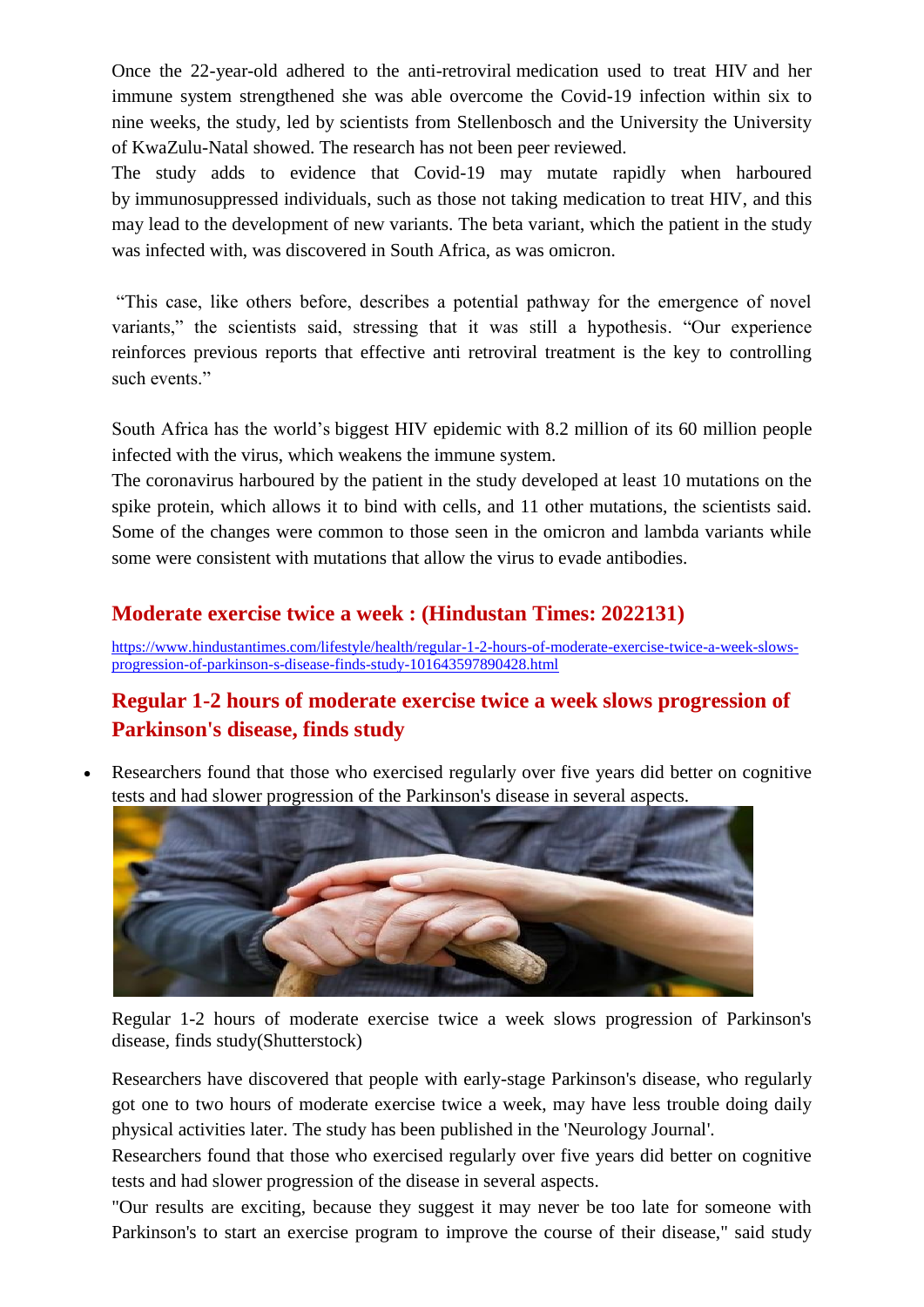author Kazuto Tsukita, MD, of Kyoto University in Japan and a member of the American Academy of Neurology.

"That's because we found that to slow progression of the disease, it was more important for people with Parkinson's to maintain an exercise program than it was to be active at the beginning of the disease," Tsukita added.

The study looked at 237 people with early-stage Parkinson's. They had an average age of 63 and were followed by researchers for up to six years.

Participants' exercise levels at the start of the study were determined using a questionnaire that measures time and intensity during the previous week of leisure activity, like walking and biking; household activity, like gardening; and occupational activity, like taking care of others. Common cognitive tests were used to measure people's verbal and memory skills and how much time it took to complete mental tasks.

Researchers found that people's physical activity level at the start of the study was not associated with the progression of their Parkinson's later on. Instead, they found it was more important to maintain physical activity over time.

People who got at least at least four hours per week of moderate to vigorous exercise like walking or dancing had slower decline in balancing and walking five years later, compared to those who did not get that much exercise.

Researchers used a common test to rate each person's Parkinson's symptoms on a scale of zero to four, with higher scores indicating more severe impairment. People who got below average levels of moderate to vigorous exercise, or less than one to two hours, once or twice a week, increased from an average score of 1.4 to 3.7 over six years. That's compared to those who got above average levels of moderate to vigorous exercise, who on average increased from a score of 1.4 to 3.0 during that time.

One cognitive test researchers used was a common paper-and-pencil test used to measure mental processing speed. The test gave the participant 90 seconds to match numbers with geometric figures and had a maximum possible score of 110.

People who did less than 15.5 hours of work per week, on average, dropped from a 44 to a 40 on the test six years later. That's compared to an average drop from a score of 44 to 43 for those who did more than 15.5 hours of work over the same period.

"Although medications can provide people with Parkinson's some symptom relief, they haven't been shown to slow the progression of the disease," Tsukita said.

"We found that regular physical activity, including household tasks and moderate exercise, may actually improve the course of the disease over the long run. Best of all, exercise is low cost and has few side effects," Tsukita concluded.

The study does not prove that maintaining an exercise program will delay the effects of Parkinson's disease. It only shows an association.

A limitation of the study is that activity levels were self-reported and may not be accurate.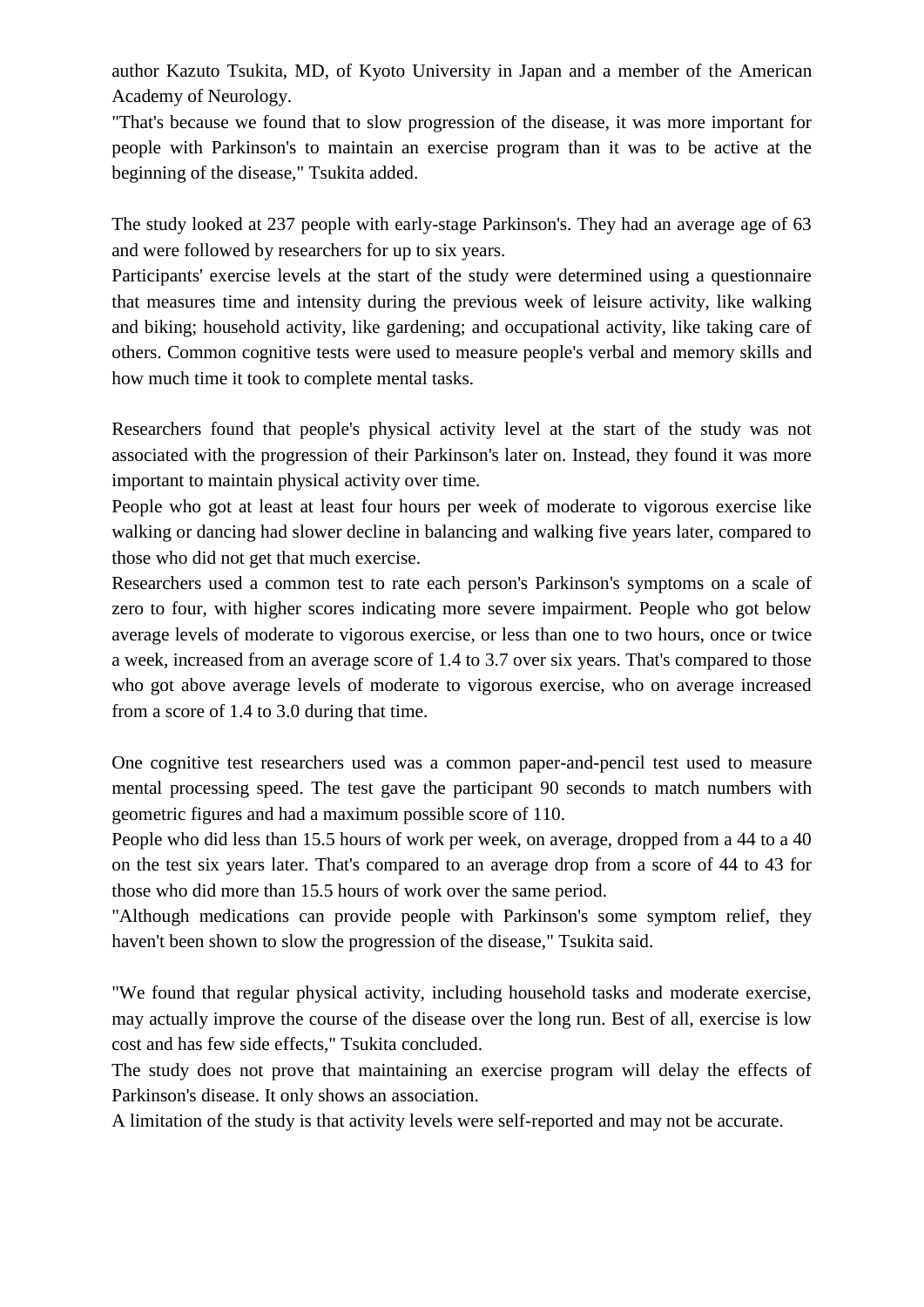### **5 early signs of Lung cancer : (The Times of India: 2022131)**

[https://timesofindia.indiatimes.com/life-style/health-fitness/health-news/5-early-signs-of-lung](https://timesofindia.indiatimes.com/life-style/health-fitness/health-news/5-early-signs-of-lung-cancer/photostory/89186035.cms)[cancer/photostory/89186035.cms](https://timesofindia.indiatimes.com/life-style/health-fitness/health-news/5-early-signs-of-lung-cancer/photostory/89186035.cms)

### **5 early signs of Lung cancer**

#### 1.1.1 Early symptoms of lung cancer



Cancer is of different types depending on the part of the body, the dangerous cancerous cells grow and multiply. Among all, lung cancer is the deadliest one and accounts for about 19 per cent of the total cancer-related deaths every year worldwide. The growth of cancerous cells in the lungs is fairly typical in those who smoke regularly or have a profession where they are exposed to harmful chemicals. In the early stage, it is typically hard to identify the signs of lung cancer as there are few nerve endings in the lungs which makes it easy for the cancer cells to grow without causing any discomfort to the individual. Sometimes they are not even identified till the condition reaches an advanced stage. However, there are a few early noticeable symptoms witnessed in rare cases. Knowing these symptoms is essential for those who are prone to the deadly disease and can help you get the correct treatment at the time.

#### [READMORE](javascript://)

1.1.2 02/6Persistent cough



One may have a cough due to cold or flu. But in both conditions, the cough does not last for more than ten days. For those suffering from lung cancer, coughing is very regularly seen. They may cough persistently without any reason throughout the year. Though coughing is a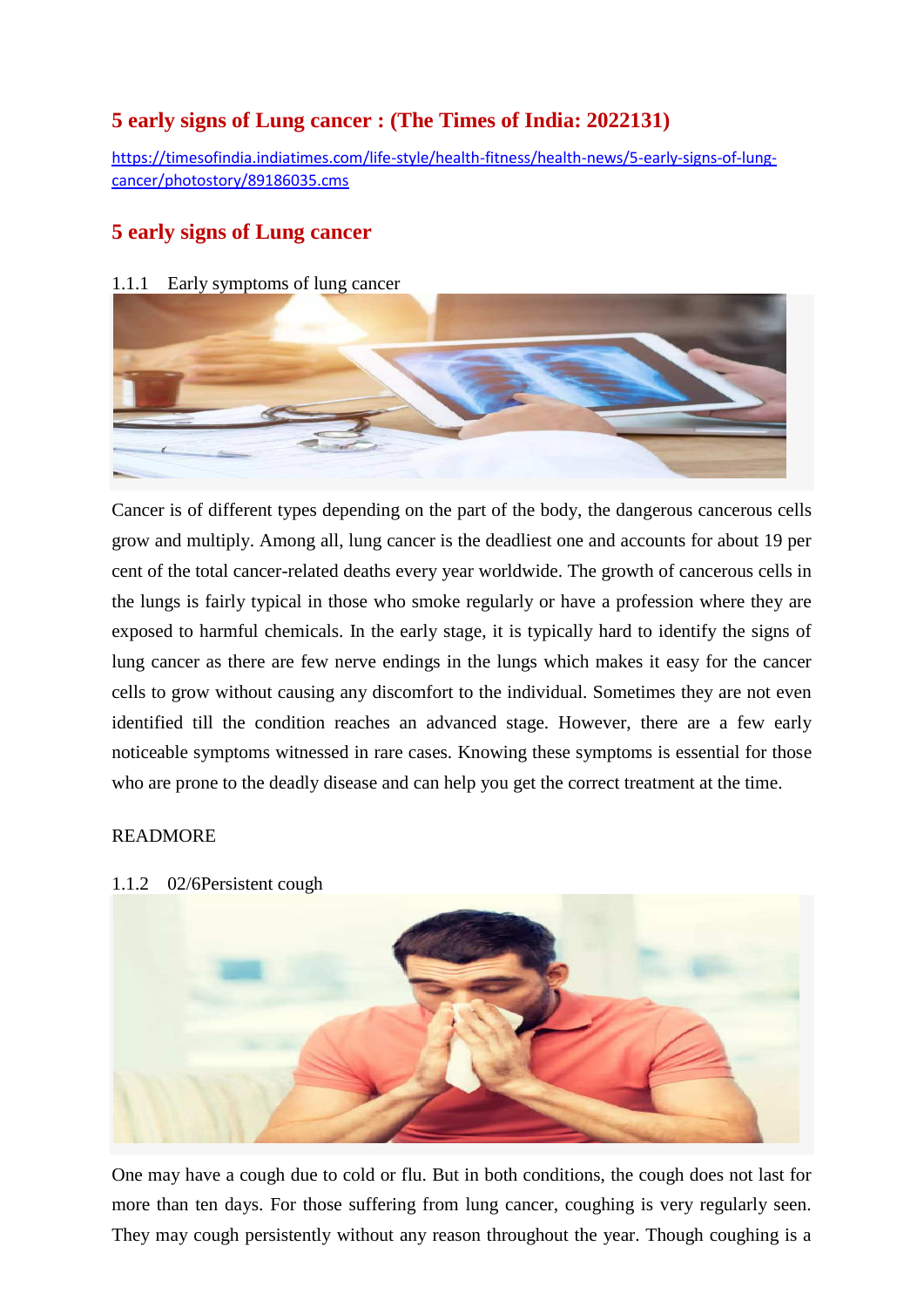way to stop foreign particles from entering your airways and the lungs, chronic coughing is the foremost sign of lung cancer.

#### 1.1.3 03/6Breathlessness



When the cancerous cells start multiplying at a rapid speed in the lungs, they block the airways or narrow them, thus reducing the flow of the air into the lungs. This makes it difficult for the person to breathe the required amount of air to transport to all the parts of the body, making the person feel winded or breathless. Even after walking up a flight of stairs, the person may have a hard time catching their breath.

#### 1.1.4 04/6Hoarseness



Lung cancer can also change the voice of the person, making it sound raspy or hoarse. It can happen over time and if you witness any changes in your voice, it is better to consult the doctor at the earliest. However, lung cancer is not the only reason the sound of your voice changes. So, do not panic and get yourself diagnosed for confirmation.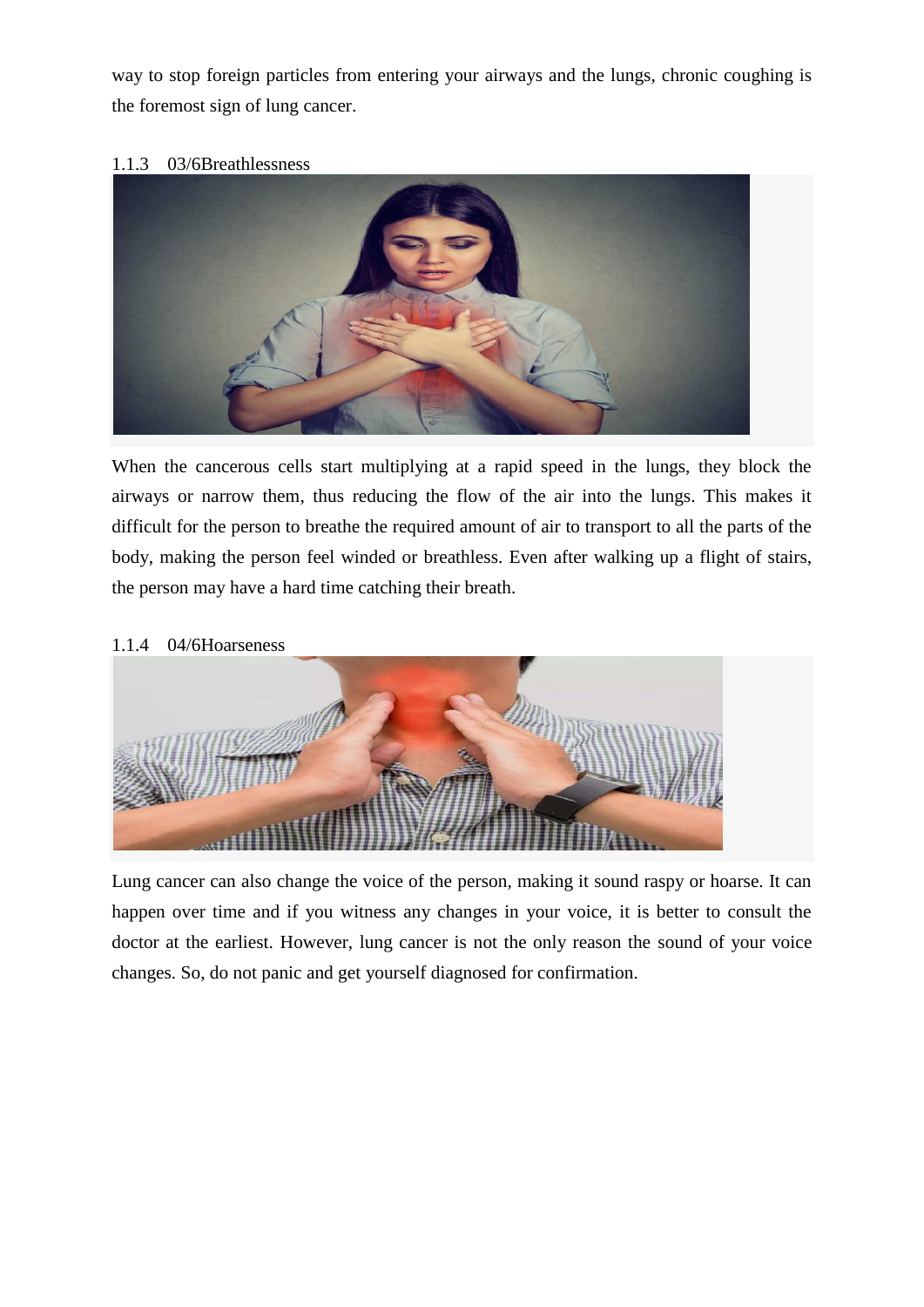#### 1.1.5 05/6Body pain



Body pain is a general health issue, which we often ignore until it starts affecting our day to day activity. There are many reasons your body might hurt; it can also be after sitting for too long or after a session of heavy exercising. But these are rare cases and all the entire body might be in pain. But those suffering from lung cancer may particularly witness pain in the chest, shoulders, or back. It is a regular health issue for these individuals.



#### 1.1.6 06/6Weight loss and fatigue

An unexplained weight loss of 4 kilos or more within a short period can be an indication of an underlying health condition, one of which can be lung cancer. The growth of the cancerous cells can lead to loss of appetite and a change in body weight. When suffering from any type of cancer, the energy produced by the food you eat is consumed by cancer cells, leading to fatigue and weight loss. Weight change is an important sign that should not be ignored.

#### **Coronavirus: (The Times of India: 2022131)**

[https://timesofindia.indiatimes.com/life-style/health-fitness/health-news/coronavirus-when-can](https://timesofindia.indiatimes.com/life-style/health-fitness/health-news/coronavirus-when-can-you-end-isolation-after-testing-covid-find-out-all-about-home-isolation-guidelines-in-india-and-abroad/photostory/89165086.cms)[you-end-isolation-after-testing-covid-find-out-all-about-home-isolation-guidelines-in-india-and](https://timesofindia.indiatimes.com/life-style/health-fitness/health-news/coronavirus-when-can-you-end-isolation-after-testing-covid-find-out-all-about-home-isolation-guidelines-in-india-and-abroad/photostory/89165086.cms)[abroad/photostory/89165086.cms](https://timesofindia.indiatimes.com/life-style/health-fitness/health-news/coronavirus-when-can-you-end-isolation-after-testing-covid-find-out-all-about-home-isolation-guidelines-in-india-and-abroad/photostory/89165086.cms)

### **Coronavirus: When can you end isolation after testing COVID+? Find out all about home isolation guidelines in India and abroad**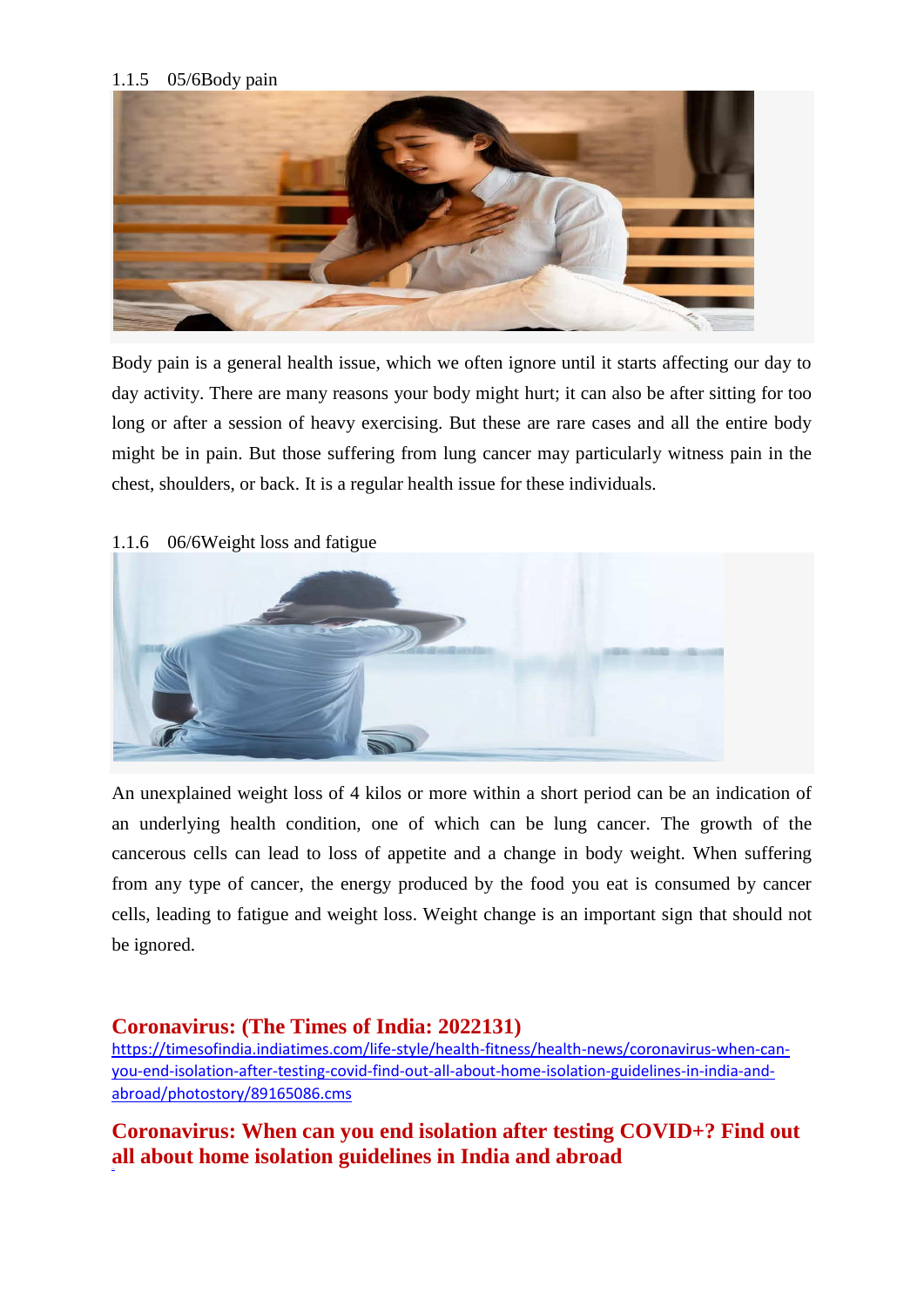Amid rising COVID-19 cases, taking preventive measures, following official guidelines and monitoring one's condition is of utmost importance. Furthermore, with a new variant, called the Omicron, running rampant in and around the world, we must work collectively towards curbing the spread. Besides taking precautions, we must also be mindful of our actions. Health officials continue to urge people with mild symptoms to not dismiss it as a regular cold, rather to take it seriously and isolate whenever necessary!

### **[Also read: Coronavirus norms: CDC cuts down isolation and quarantine times. Can](https://timesofindia.indiatimes.com/life-style/health-fitness/health-news/coronavirus-norms-cdc-cuts-down-isolation-and-quarantine-times-can-india-follow-the-same/photostory/88614073.cms)  [India follow the same?](https://timesofindia.indiatimes.com/life-style/health-fitness/health-news/coronavirus-norms-cdc-cuts-down-isolation-and-quarantine-times-can-india-follow-the-same/photostory/88614073.cms)** [READMORE](javascript://)

1.1.8 02/7Home isolation guidelines for COVID-19 patients in India

The Centre recently revised the guidelines pertaining to home isolation of mild and asymptomatic COVID-19 cases. In a statement, the health ministry said, "Over the past two years, it has been seen globally as well as in India that the majority of cases of COVID-19 are either asymptomatic or have very mild symptoms. Such cases usually recover with minimal interventions and accordingly may be managed at home under proper medical guidance and monitoring."

That said, the government has reduced the self-isolation period to 7 days from 10 days for patients who have mild symptoms or are asymptomatic, including those who have an oxygen saturation of more than 93% without breathing issues.

### **[Also read: Coronavirus: COVID-19 tests you can get; find out which one is the most](https://timesofindia.indiatimes.com/life-style/health-fitness/health-news/coronavirus-test-accuracy-covid-19-tests-you-can-get-find-out-which-one-is-the-most-accurate/photostory/88950534.cms)  [accurate](https://timesofindia.indiatimes.com/life-style/health-fitness/health-news/coronavirus-test-accuracy-covid-19-tests-you-can-get-find-out-which-one-is-the-most-accurate/photostory/88950534.cms)**

"Patients under home isolation will stand discharged and end isolation after at least seven days have passed from them testing positive and they have had no fever for three successive days. They shall continue wearing masks," the statement further read.

Additionally, the Indian Council of Medical Research (ICMR) Director-General Dr Balram Bhargava said that people should avoid taking a COVID test on the first day as the chances of getting a false negative is higher, irrespective of which test you take.

"It takes time for the virus to grow in your system and that is known as the latent period. From day three it will be detectable in the Lateral Flow Tests and up to day eight which is the infectious period," he explains. This is why the self-isolation and discharge policy have been revised, he explains further.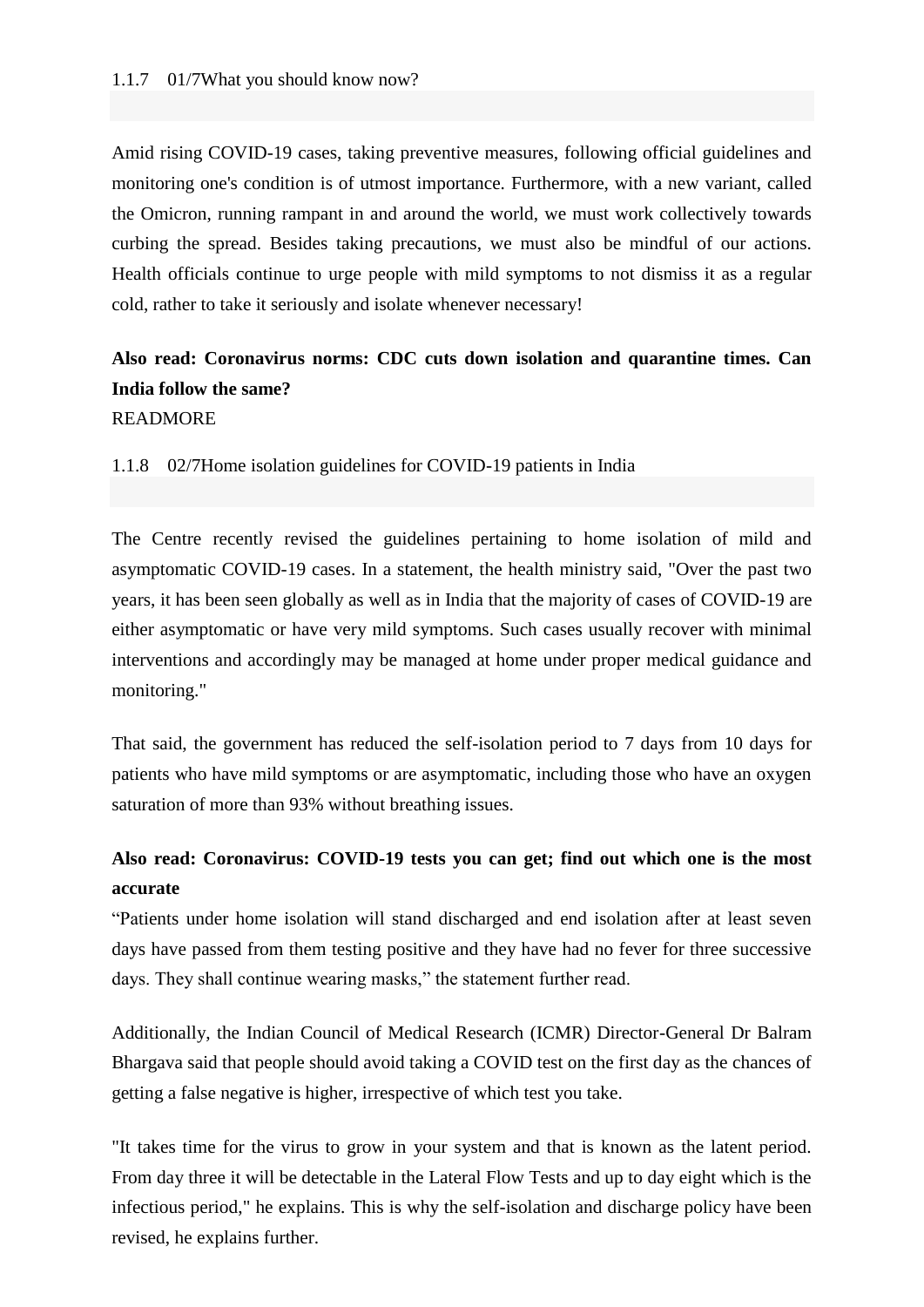#### [READMORE](javascript://)

1.1.9 03/7UK's self-isolation period cut to 5 days; how does it work?

In the United Kingdom the home isolation period is shorter than that in India. As per UK's new guidelines, the self-isolation period for anyone who develops symptoms or tests positive for COVID is 5 days. Day zero is considered to be the day when you either test positive or have symptoms for the first time. The next day is then counted as day 1 of self-isolation.

As per the revised policies, one can conduct home testing on day 5. Following two negative tests, one can discontinue isolating.

1.1.10 04/7What does the US CDC say?

The US Centers for Disease Control and Prevention (CDC) suggests isolating for at least 5 days from the date of a positive test. "If you do develop COVID-19 symptoms, isolate for at least 5 days from the date your symptoms began (the date the symptoms started is day," the health agency adds.

For those in the US, who are unable to get a COVID-19 test following a close contact with a confirmed coronavirus patient, they can leave their homes after day 5 if they have been without COVID-19 symptoms throughout the 5-day period.

The health body also recommends staying away from people who are immunocompromised or at high risk for severe disease, until after at least 10 days.

#### [READMORE](javascript://)

1.1.11 05/7Europe's stand on home-isolation

Amid rising COVID cases, many European countries, including France and Ireland, have implemented shorter isolation periods for vaccinated people. This pertains to fully vaccinated individuals who test positive, develop symptoms and/or come in contact with COVID patients. Some countries have even eased COVID restrictions, while also relaxing quarantine rules. As per reports, European governments are doing so due to the rising fears of a possible economic halt due to the Omicron variant.

In France, vaccinated individuals who test positive for the virus can now isolate for seven days, rather than 10, and can discontinue their isolation after five days if they test negative and have had no symptoms for 48 hours.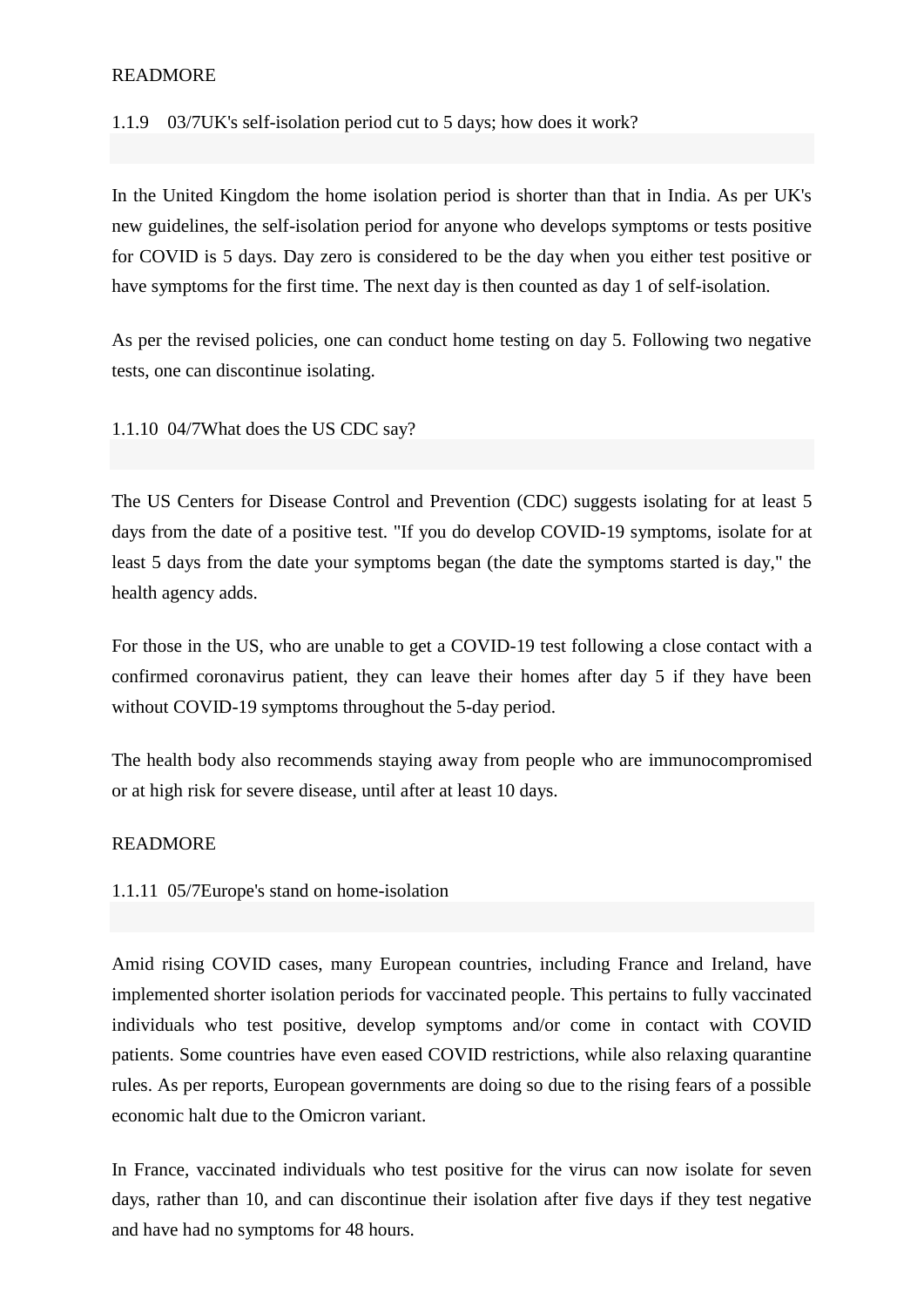#### [READMORE](javascript://)

#### 1.1.12 06/7China's zero COVID policy

According to reports and videos circulating on social media, it has come to everyone's knowledge that China has imposed several restrictions on its citizens under the "zero Covid" policy. It has come to light that people including adults, kids, pregnant women and older adults are being quarantined in crammed metal boxes, for as long as two weeks.

Reports suggest almost 20 million people are now quarantined in their homes in China and are restricted from leaving their homes even to buy food.

1.1.13 07/7How to self isolate properly?

Self-isolation means to stay home and isolated. It means to have no contact with the outside world or any person whatsoever. Due to the highly transmissible SARs-COV-2 virus, homequarantine and isolation have become necessary ways to curb the spread of the disease.

Given that you develop COVID-19 symptoms or come in contact with a confirmed coronavirus patient, you must go into isolation immediately. The best way to confirm your condition is by getting yourself tested. Continue isolating until you get a negative test result.

#### **Omicron symptoms: (The Times of India: 2022131)**

[https://timesofindia.indiatimes.com/life-style/health-fitness/health-news/coronavirus-omicron](https://timesofindia.indiatimes.com/life-style/health-fitness/health-news/coronavirus-omicron-symptoms-the-sign-of-coronavirus-that-might-worsen-due-to-overexertion/photostory/89207021.cms)[symptoms-the-sign-of-coronavirus-that-might-worsen-due-to](https://timesofindia.indiatimes.com/life-style/health-fitness/health-news/coronavirus-omicron-symptoms-the-sign-of-coronavirus-that-might-worsen-due-to-overexertion/photostory/89207021.cms)[overexertion/photostory/89207021.cms](https://timesofindia.indiatimes.com/life-style/health-fitness/health-news/coronavirus-omicron-symptoms-the-sign-of-coronavirus-that-might-worsen-due-to-overexertion/photostory/89207021.cms)

### **Omicron symptoms: The sign of coronavirus that might worsen due to overexertion**

#### 1.1.14 01/5One symptoms of COVID that may get worse due to overexertion

We know well that COVID infection is not just limited to the respiratory system. It may lead to varied symptoms that may impact any part of your body. Some symptoms may resolve within 15 days, others may linger for longer. There is no method to predict who will experience long symptoms and what those would be. But some long symptoms of coronavirus infection may worsen due to overexertion.

#### 1.1.15 02/5The symptoms can get worse

Headaches, diarrhoea, breathlessness, are some of the common long symptoms of coronavirus, which are common and experienced by most people. Apart from these, some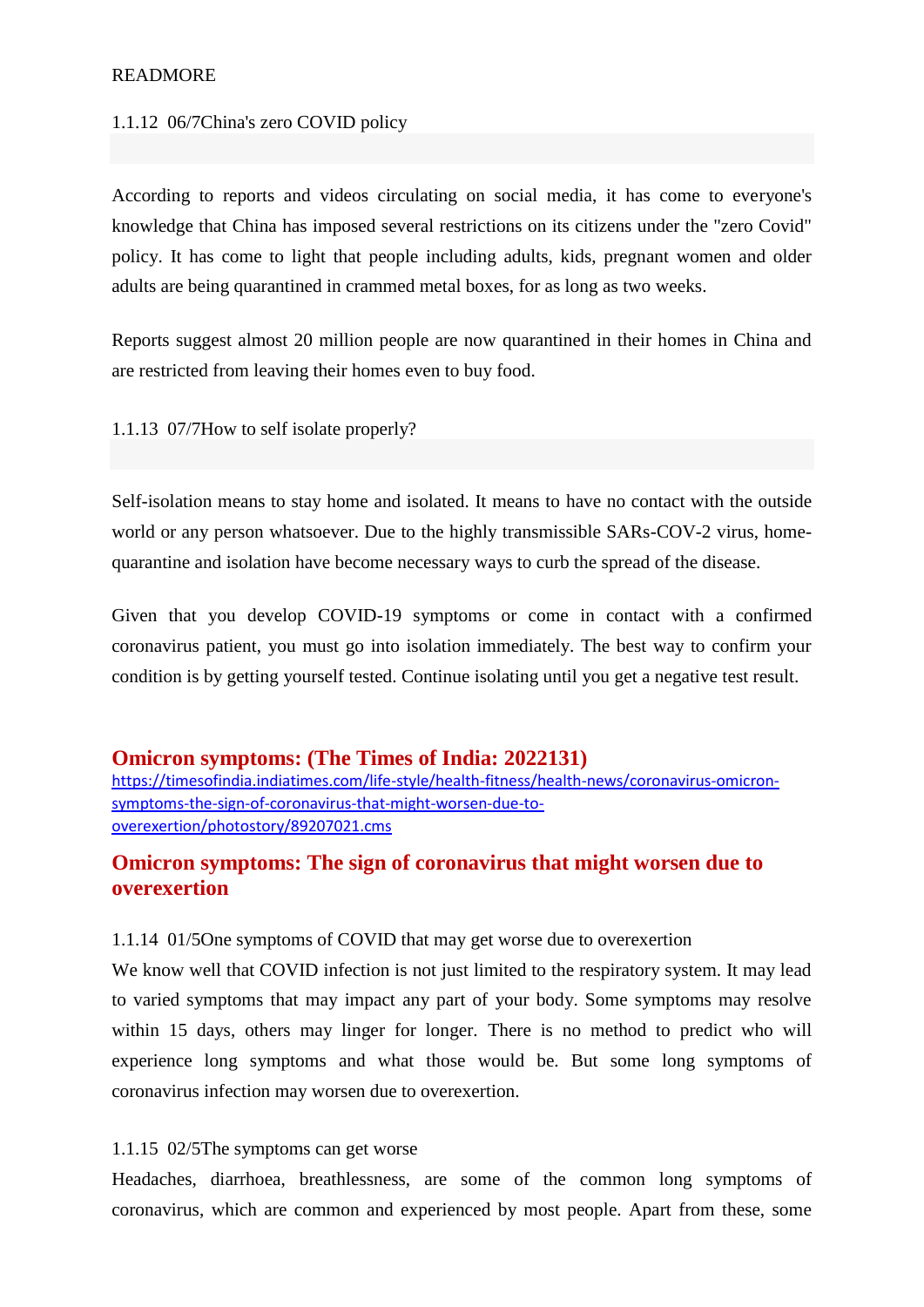other signs are not experienced by all or often go unnoticed. Dizziness is one of those signs that occur on rare occasions but can get worse due to overexertion.

#### 1.1.16 03/5Dizziness caused due to overexertion

Dizziness is defined as a range of sensations, like the feeling of faint, woozy, weak or unsteady. It creates a false sense that everything around you is spinning or moving. One can feel dizzy due to many reasons sometimes due to weakness or dehydration. That is one of the reasons it is hard to differentiate after a coronavirus infection if the dizziness is caused due to COVID or some other reasons. If the episode of dizziness is frequent after the COVID then it can be a side-effect of the viral infection. As per the NHS, overexertion can make lightheadedness worse and may even interfere with your day to day activity.

#### 1.1.17 04/5What may happen when you feel dizzy

Overexertion may make your episode of dizziness even worse. You may feel slightly offbalance, unable to walk or stand properly. In some cases, a person may even experience ringing in the ears, reduced hearing, eye strain and headaches. But the dizziness is not something you should be scared of unless it is acute. The feeling of dizziness comes and goes, only in rare cases, it may stay for a longer time. Only when you feel dizzy all the time and it starts affecting your day to the task, you should consult your doctor.

#### 1.1.18 05/5How to take care of yourself after COVID

During COVID we all take care of ourselves for faster recovery, but the same should be done after the 15 days of infection time. The coronavirus is not easy on our bodies. It affects several organs and its effect can be witnessed long after the infection phase. So, for the proper recovery and stay in good health take things slowly. Eat healthy and nutritious food, exercise, sleep on time, do not take the stress and take ample amount of rest. Doing these things can improve your health and make you fitter.

#### **Coronavirus live: (The Hindu: 2022131)**

[https://www.thehindu.com/news/national/coronavirus-live-updates-january-31-](https://www.thehindu.com/news/national/coronavirus-live-updates-january-31-2022/article38352129.ece) [2022/article38352129.ece](https://www.thehindu.com/news/national/coronavirus-live-updates-january-31-2022/article38352129.ece)

#### **Coronavirus live | India records a sharp spike in COVID-19 fatalities**

### **BENEFICIARIES IN THE AGE GROUP OF 15 TO 18 YEARS WILL START RECEIVING THEIR SECOND DOSE OF COVID-19 VACCINE FROM MONDAY, OFFICIALS SAID**

Of the three COVID-19 vaccines available to eligible Indian adult population **[Dr. Reddy's Laboratories' COVID-19 vaccine Sputnik V](https://www.thehindu.com/news/national/sputnik-light-seeks-nod-for-use-as-booster/article38349886.ece)** has managed to contribute only a minuscule percentage to India's on-going COVID vaccination programme as per data on government's CoWin platform.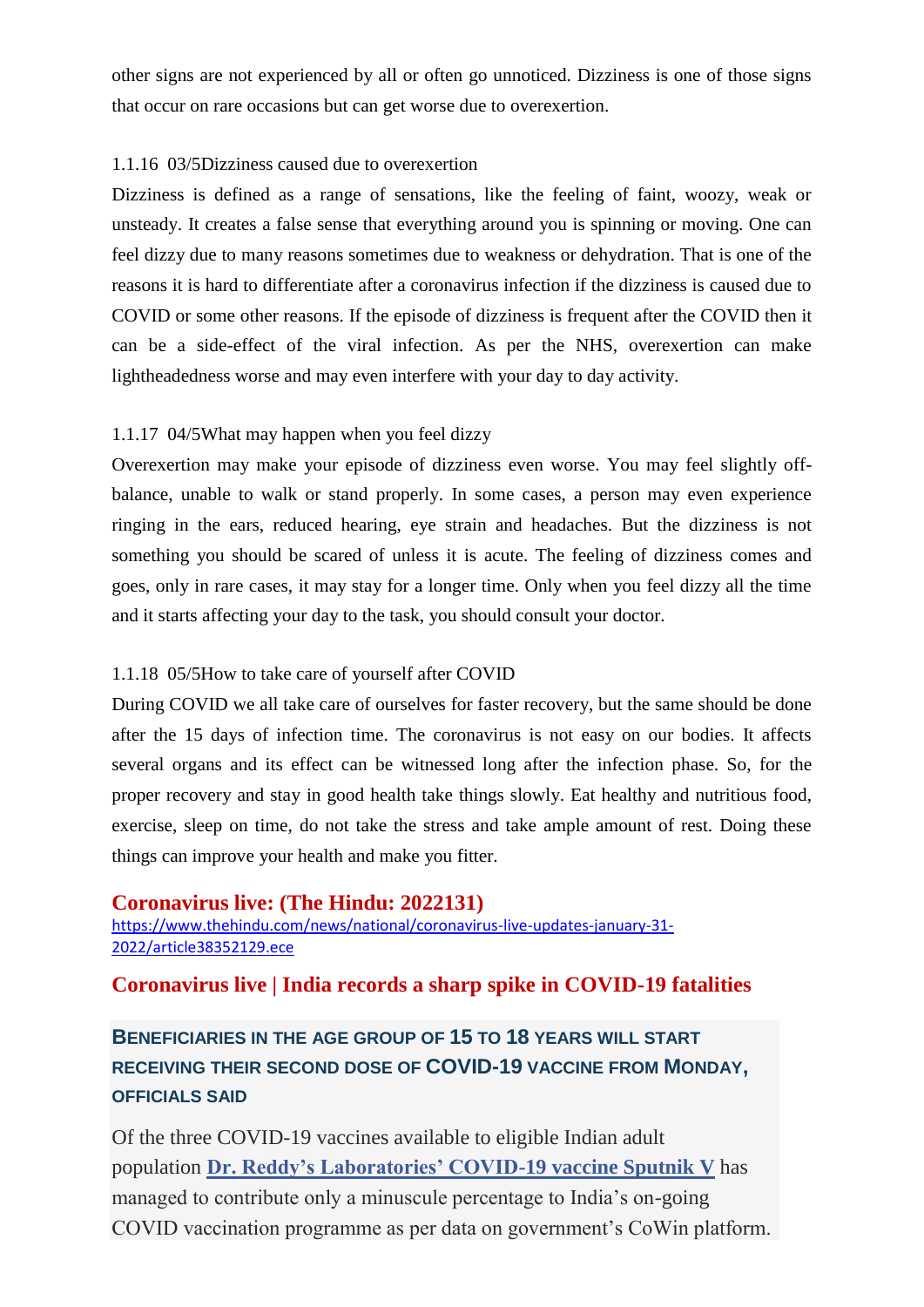You can track **[coronavirus](https://www.thehindu.com/topic/coronavirus/)** cases, deaths and testing rates at the national and State levels **[here](https://www.thehindu.com/coronavirus/)**. A list of **[State Helpline numbers](https://www.thehindu.com/news/resources/coronavirus-state-helpline-numbers-for-covid-19/article31052031.ece)** is available as well.

Here are the updates: **National** 

### **INDIA REPORTS OVER 2.09 LAKH COVID CASES, 959 FATALITIES**

With 2,09,918 people testing positive for the coronavirus infection in a day, India's total tally of cases increased to over 4.13 crore, according to Union Health Ministry data updated on Monday.

The death toll has climbed to 4,95,050 with 959 fatalities reported in a span of 24 hours, the data updated at 8 am showed.

The active cases decreased by 53,669 to reach 18,31,268 and comprise 4.43% of the total infections, while the country's recovery rate stands at 94.37%, the ministry said.

The daily positivity rate was recorded at 15.77%, while the weekly positivity rate was 15.75%, it said.

The number of people who have recuperated from the disease increased to 3,89,76,122, while the case fatality rate was recorded at 1.20%, the ministry said After the Sunday update, the total number of infections stands at 4,13,02,440, it said. Meanwhile, the cumulative number of anti-Covid vaccine doses administered in the country so far has crossed 166.03 crore. *-PTI* Karnataka

### **COLD, COUGH AND FEVER? MANY SHUNNING COVID-19 TESTS**

An increasing number of people experiencing flu-like symptoms are isolating themselves at home, distorting the actual rate of infection.

This trend is distorting the actual rate of infection, say civic officials who are also grappling with unreported positives among those using self-test kits at home. The mechanism put in place to track buyers does not appear to be in place.

### **SEVEN-HOUR RELAXATION IN 64-HOUR WEEKEND LOCKDOWN ANNOUNCED IN J-K**

The Jammu and Kashmir administration on Sunday announced a seven-hour relaxation in the restriction on non-essential movement amid concerns raised by traders over the 64-hour long weekend Covid lockdown hampering their businesses.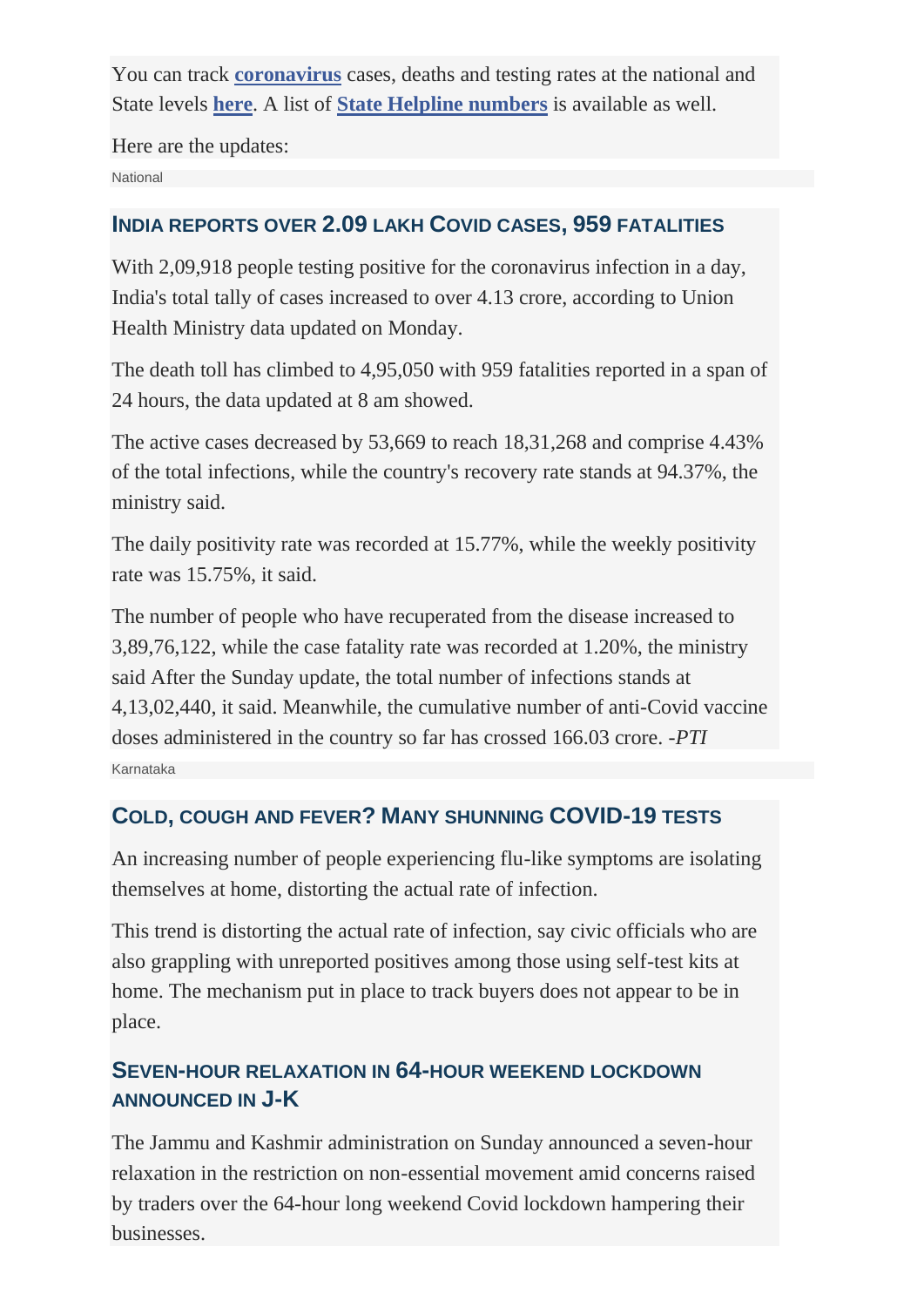A fortnight ago, the administration had imposed complete a restriction on nonessential movement from Fridays 2 pm to Mondays 6 am to rein in the surge in COVID-19 cases.

Traders of Jammu and Srinagar had sought a review of the weekend restrictions, stating they have already suffered huge economic losses owing to the outbreak of the pandemic. *-PTI*

### **COVID cases in Delhi: (The Hindu: 2022131)**

[https://www.thehindu.com/news/cities/Delhi/covid-cases-show-steady-decline-in](https://www.thehindu.com/news/cities/Delhi/covid-cases-show-steady-decline-in-city/article38351063.ece)[city/article38351063.ece](https://www.thehindu.com/news/cities/Delhi/covid-cases-show-steady-decline-in-city/article38351063.ece)

### **COVID cases show steady decline in Delhi**

The positivity rate, which was around 30% during the peak of the wave in the second week of January, has plunged to 6.37%

The number of active COVID-19 cases in the city stood at 21,490 on Sunday, according to data provided by the Delhi government. The latest health bulletin showed that in the past 24 hours, 3,674 new cases were reported along with 30 deaths.

The positivity rate, which was around 30% during the peak of the wave in the second week of January, has plunged to 6.37%. The government said that 57,686 tests had been conducted in the last 24 hours of which 46,188 were RT-PCR.

Hospital data shows that there are 1,567 patients admitted due to COVID-19. Among these, 143 are on ventilator support while 590 are on oxygen support. There are currently 16,165 patients under home isolation.

The number of COVID-19 cases has seen a steady decline over the past week when it first fell to below 10,000 cases last Sunday. On Saturday, the city reported 4,483 COVID-19 cases with a positivity rate of 7.41% while on Friday, Delhi had recorded 4,044 cases.

### **Tamil Nadu reports 22,238 new COVID-19 cases : (The Hindu: 2022131)**

[https://www.thehindu.com/news/national/tamil-nadu/tamil-nadu-reports-22238-new-covid-19](https://www.thehindu.com/news/national/tamil-nadu/tamil-nadu-reports-22238-new-covid-19-cases/article38350978.ece) [cases/article38350978.ece](https://www.thehindu.com/news/national/tamil-nadu/tamil-nadu-reports-22238-new-covid-19-cases/article38350978.ece)

### **Tamil Nadu reports 22,238 new COVID-19 cases**

Chennai sees 3,998 fresh infections; daily test positivity rate of 17.4% recorded

The number of daily COVID-19 cases in Tamil Nadu continued to fall for the eighth consecutive day on Sunday, with 22,238 fresh infections.

The number of recoveries exceeded new infections for the fourth day in a row as 26,624 were reported on Sunday. The number of deaths also came down marginally on Sunday with 38. This took the toll to 37,544.

Chennai reported 3,998 cases, the highest in the State. It was followed by Coimbatore, which reported 2,865.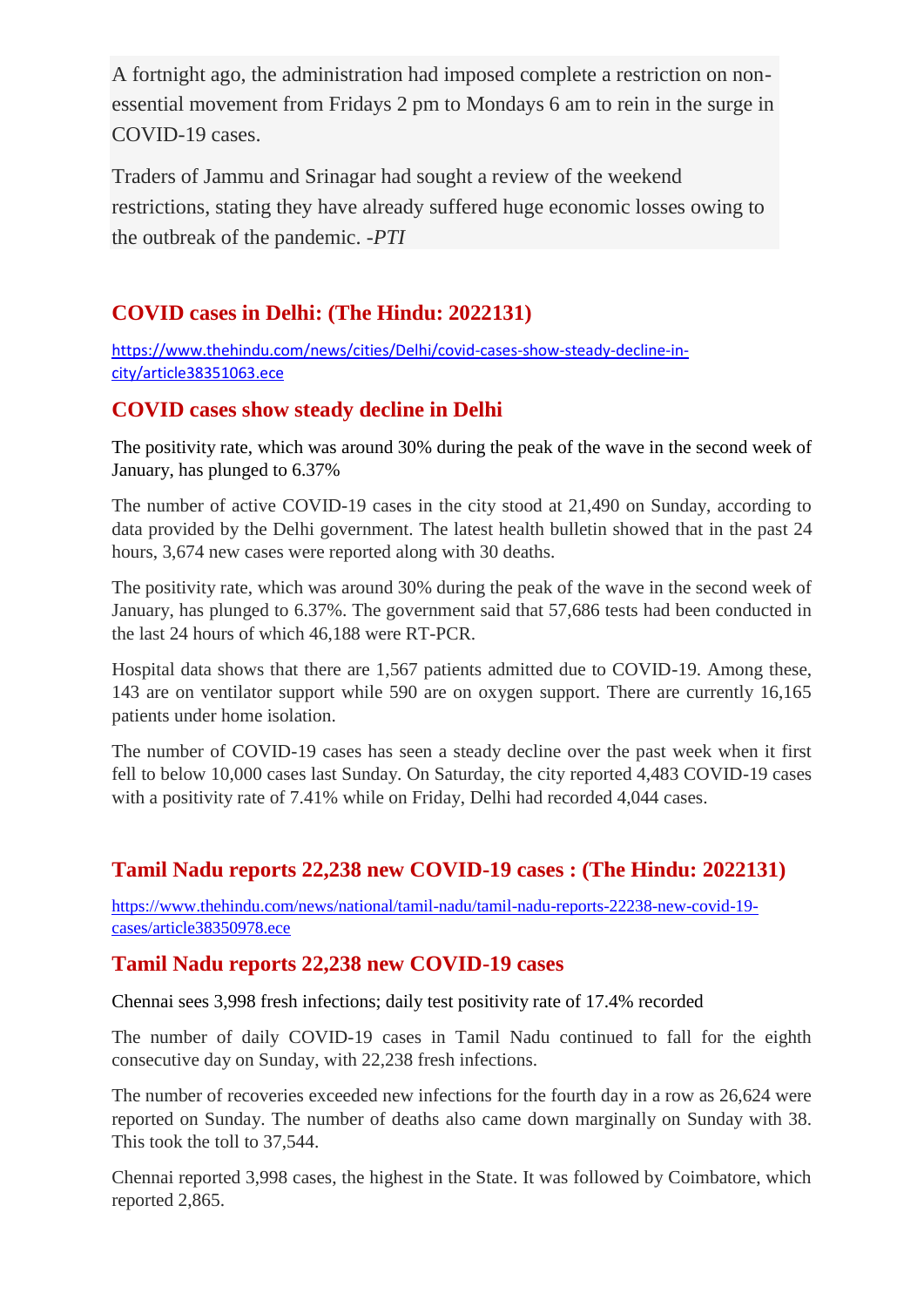Four other districts — Chengalpattu (1,534), Tiruppur (1,497), Salem (1,181) and Erode  $(1,127)$  — reported more than 1,000 cases. Another six districts reported more than 500 cases. Mayiladuthurai (98) and Perambalur (52) were the only two districts to report less than 100 cases. All 38 districts reported a marginal to noticeable decline on Sunday compared to the day before. Among the 38 deaths, 10 happened in Chennai. Chengalpattu, Tiruchi, and Madurai reported six, five and three deaths respectively. Coimbatore, Tiruppur and Tiruvallur reported two deaths each. Another eight districts reported one death each.

According to the bulletin released by the Health and Family Welfare Department, 37 of the 38 who died had co-morbidities. The one person who did not have any co-morbidity was a 54-year-old woman from Chennai, who was admitted to a private hospital on Tuesday after testing positive for COVID-19.

Of the remaining 37 people, 36 were aged over 60.The State tested a total of 1,28,077 persons in the 24-hour period ending on Sunday.

The daily test positivity rate (TPR) was 17.4%. The TPR continued to decline in the State for the past five days even as the number of tests also declined.

### **New covid19 cases: (Hindustan: 2022131)**

[https://www.livehindustan.com/national/story-india-reports-new-covid19-cases-959-deaths-last-24](https://www.livehindustan.com/national/story-india-reports-new-covid19-cases-959-deaths-last-24-hours-5701937.html) [hours-5701937.html](https://www.livehindustan.com/national/story-india-reports-new-covid19-cases-959-deaths-last-24-hours-5701937.html)

### **लह औ , ए ल 2 ल ए , ह**



भारत में रविवार को कोरोना के 2,09,918 नए मामले दर्ज हुए और 959 ह्ई। इस दौरान 2,62,628 लोग कोविड को मात देकर ठीक भी हो गए। देश में फिलहाल ँ<br>18.31.268 एक्टिव केस हैं। सक्रिय मामलों की दर 4.43% है। अगर डेली पॉजिटिवी रेट की बात करें तो यह 15.77% पर है। वहीं, वीकली पॉजिटिविटी रेट 15.75% है।

कोरोना महामारी के खिलाफ पूरे देश में वैक्सीनेशन कैंपेन जारी है। अब तक 166.03 ज्यादा डोज लगाई जा चुकी हैं। वहीं, देश भर में रविवार को 13,31,198 कोरोना टेस्ट ह्ए। अब तक 72.89 करोड़ से ज्यादा कोविड टेस्ट हो चुके

### **10,061 ल**

राजस्थान में रविवार को कोरोना के 10,061 नए मामले सामने आए, जबकि संक्रमण से 21 मरीजो मौत हो गई। स्वास्थ्य विभाग के आंकड़ों के अनुसार रविवार को राज्य में 12,600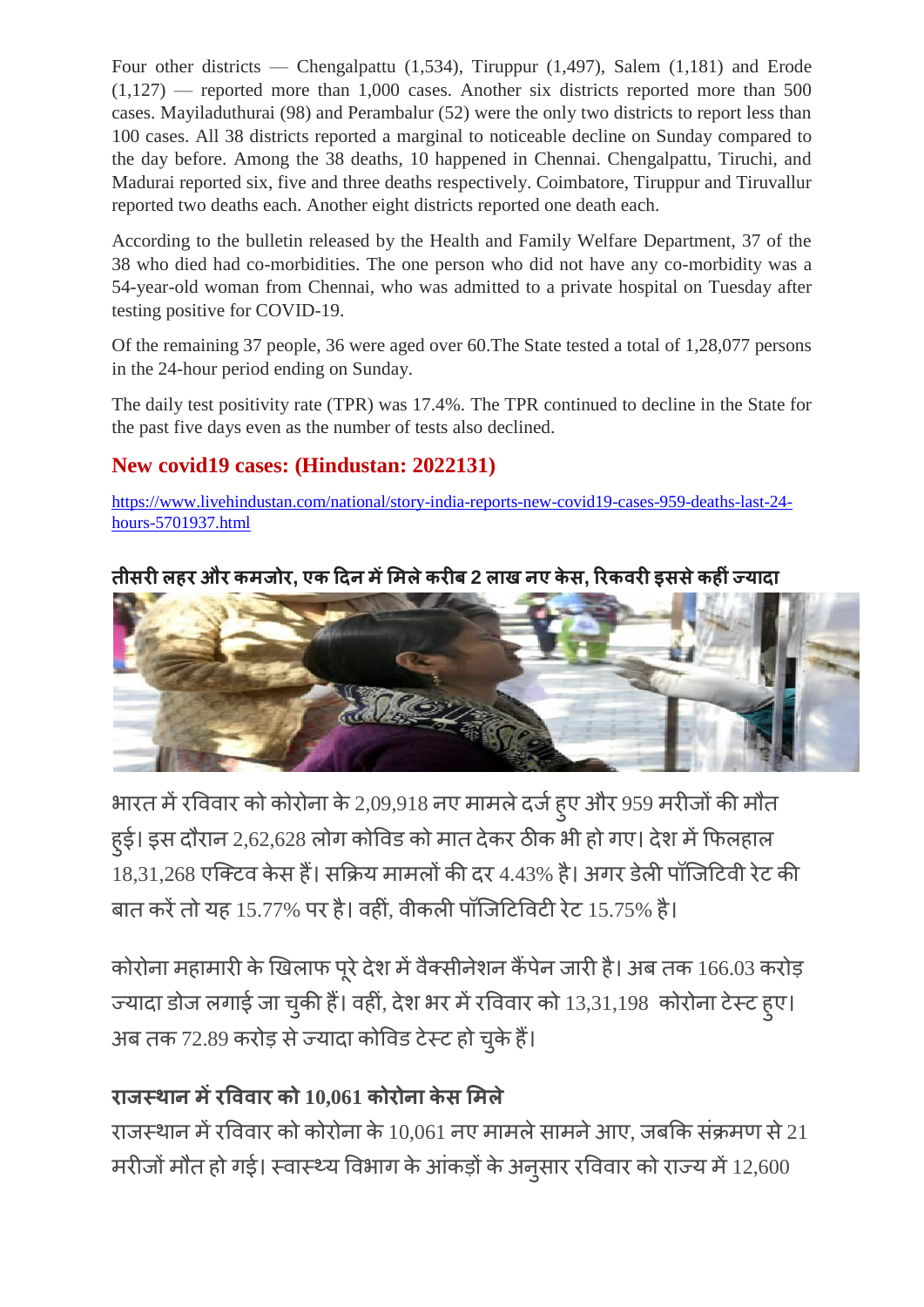लोग संक्रमण से मुक्त हो गए। इस समय राज्य में 72,289 सक्रिय मामले हैं। राज्य में इस घातक संक्रमण में अब तक कुल मिलाकर 9,245 लोगों की मौत हो चुकी

# **ल 9,305 ल**

मध्य प्रदेश में रविवार को कोरोना के 9,305 नए मरीजों की पुष्टि होने के बाद कुल बढ़कर 9,59,439 हो गए। स्वास्थ्य विभाग के एक अधिकारी ने कहा कि पिछले 24 घंटों में प्रदेश में महामारी की वजह से नौ लोगों की मौत हुई है। इसे मिलाकर राज्य में अब तक कुल 10,616 लोग संक्रमण के कारण जान गंवा चुके 63,297 मरीजों का इलाज जारी है। पिछले 24 घंटों में 12,041 लोग संक्रमण से ठीक हुए हैं अबतक 8,88,526 लोग संक्रमण को मात दे चुके

# **Third wave down : (Hindustan: 2022131)**

[https://www.livehindustan.com/national/story-coronavirus-third-wave-down-health-ministry](https://www.livehindustan.com/national/story-coronavirus-third-wave-down-health-ministry-says-wait-till-2nd-february-5701461.html)[says-wait-till-2nd-february-5701461.html](https://www.livehindustan.com/national/story-coronavirus-third-wave-down-health-ministry-says-wait-till-2nd-february-5701461.html)

# **लह ल ! ह , ह**



# इस खबर को सुने

देश में लगातार नौ दिनों से कोरोना संक्रमण के नए मामले कम बने हुए हैं। 21 को रिकॉर्ड 3.47 लाख नए संक्रमण आए थे, उसके बाद से नए संक्रमणों में कमी आ रही है। विशेषज्ञ मान रहे हैं कि तीसरी लहर की पीक पार हो चुकी है और यह धीरे-र्ध होने की ओर है। हालांकि, केंद्रीय स्वास्थ्य मंत्रालय ने कहा कि वायरस का संक्रमण काल कुल 14 दिनों का होता है, इसलिए अगले पांच दिन के आंकड़े और देखे जाएंगे। इसके अंतिम नतीजा निकाला जाएगा। स्वास्थ्य मंत्रालय के अनुसार,र 2.34 लाख नए संक्रमण दर्ज किए गए हैं और पिछले 9 दिनों से इसमें कमी का रुझान बना हुआ है

केंद्रीय स्वास्थ्य सचिव राजेश भूषण ने कहा कि 21 जनवरी को सबसे ज्यादा सं किए गए थे। उस तिथि से हमें अगले 14 दिनों तक के आंकड़ों को देखना होगा। क्योंकि वायरस का संक्रमण काल 14 दिनों का है। इस प्रकार अगले पांच दिनों के संक्रमण के आकड़े यह तय करेंगे कि तीसरी लहर की पीक पार हो चुकी है या फिर अभी आने